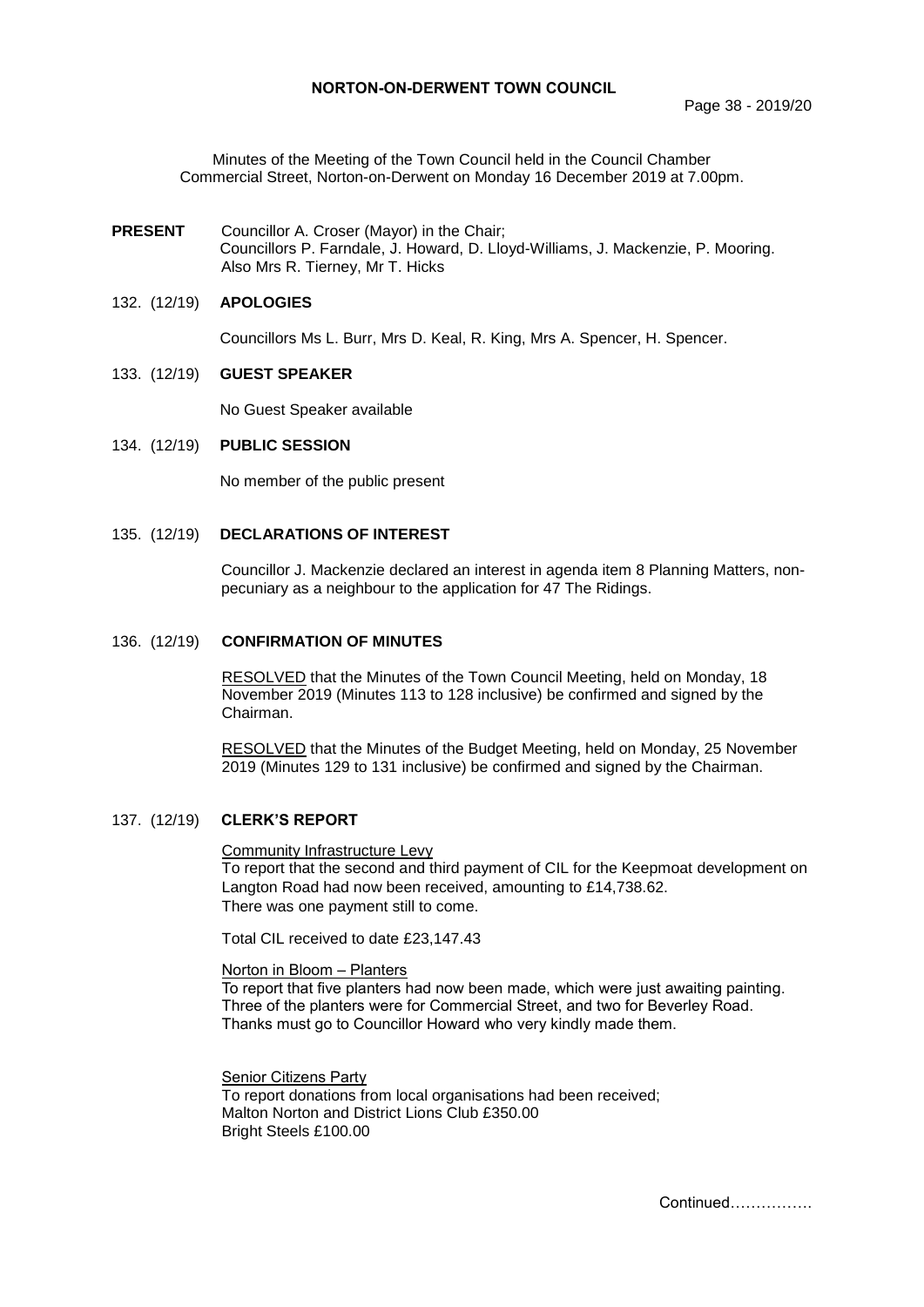## 138. (12/19) **TOWN MAYOR'S REPORT**

### Christmas Light Switch On

The Mayor reported on how well the Christmas Light Switch on had gone, with many children taking part in the Santa Fun Run, and attendance high over all. The Mayor thanked all members for their assistance on the day. Noted.

#### St Catherine's Hospice

The Mayor had attended the St Catherine's Hospice Light up a Life service, held at St Peter's Church in Norton on the 3 December. This had been very well attended. Noted.

#### 139. (12/19) **FINANCIAL MATTERS**

- (a) Accounts paid and for payment The Clerk reported that accounts nos. 164 to 175 inclusive, amounting to £22,626.87 had been paid since the last meeting of the Council. RESOLVED that account nos. 176 to 187 inclusive, amounting to £3,444.20 be paid. Payments made accordingly.
- (b) Financial report The Clerk's financial report for the period 01.11.19 to 30.11.19 was received.
- (c) Budgetary monitoring The Clerk's report for the period ending 30 November 2019 was received.
- (d) Budget and Precept for the Year 2020/21 RESOLVED that the Budget and Precept for the year 2020/21 be confirmed as set out in the Minutes of the Budget Meeting dated 25 November 2019. With a Budget of £165,656 an increase of approximately 10.42% on this year, and a Precept of £158,000 which represents an increase of 1.32% over 2019/20
- (e) Internal Audit Report The Internal Audit Report for the first visit for the year 2019/20 was received. Members to review the matters raised in the New Year.

#### 140. (12/19) **PLANNING MATTERS**

- (a) Planning applications referred to the Town Council by Ryedale District Council, for comment and/or recommendation were dealt with as follows: -
- 19/01276/ADV Display of 2no. internally illuminated fascia signs, 4no. non-illuminated fascia panel signs and 1no. non-illuminated internally applied vinyl store directory sign to replace existing signs. 2 Hambleton Road, Norton, YO17 9DA RESOLVED Recommend Approval.
- 19/01275/HOUSE Erection of two storey rear extension, single storey side extension and formation of new bay window. 32 Ryedale Close, Norton, YO17 9DQ RESOLVED Recommend Refusal on the grounds that this is an overdevelopment of the site, with the extension being up to the neighbours boundary.

Continued…………….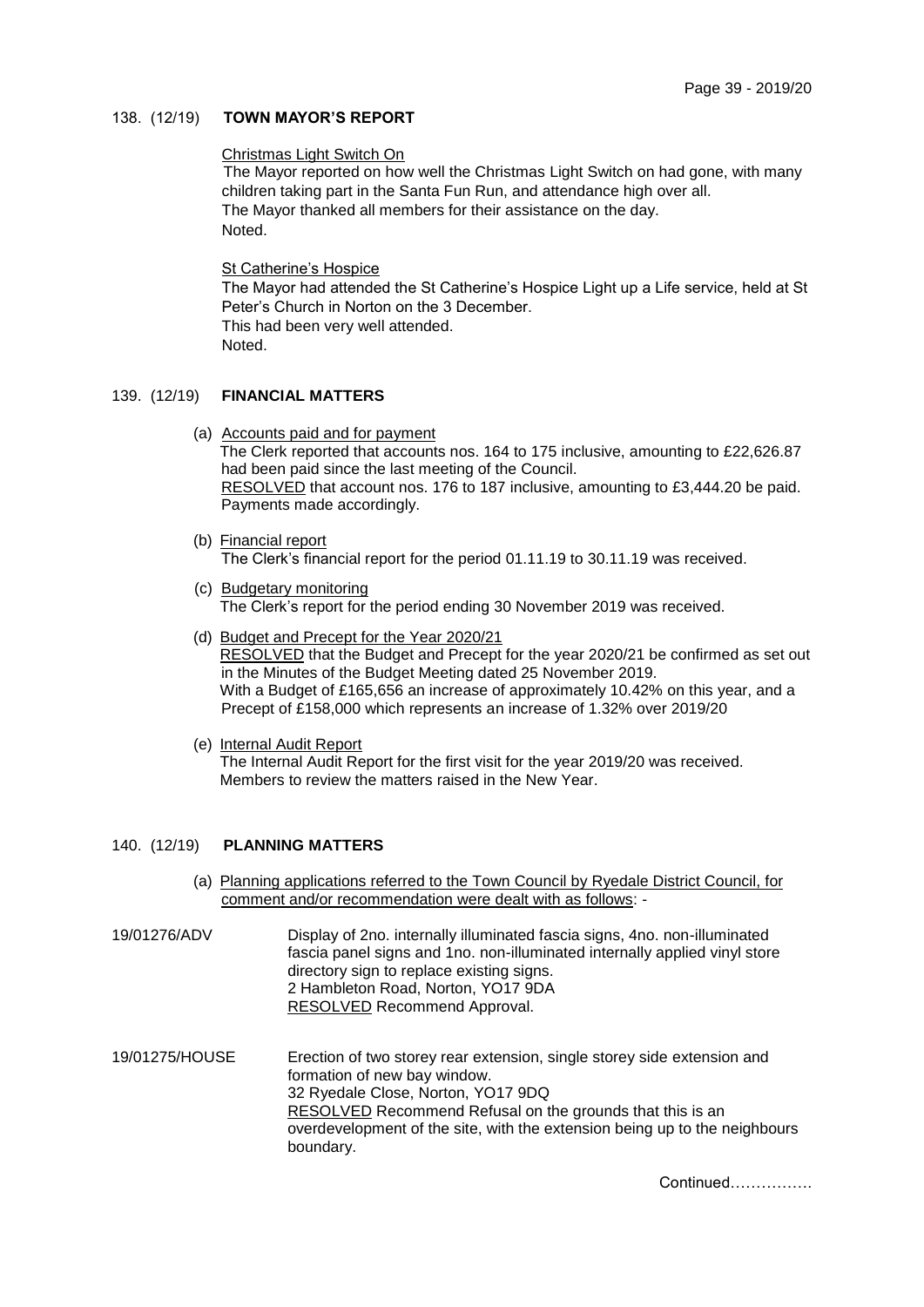- 140. (12/19) **PLANNING MATTERS** (continued)
- 19/01294/HOUSE Erection of single storey extension 47 The Ridings, Norton, YO17 9AP RESOLVED Recommend Approval.
- 19/01311/ADV Display of 1no. externally illuminated post mounted aluminum vinyl sign lit with trough lights to north elevation, 2 no. non-illuminated post mounted signs, 2no. internally halo illuminated lantern lights on railing to north and west elevations, 1no. non illuminated welcome sign to north elevation, 1no non illuminated car park disclaimer sign to rear and 2no non illuminated correx information boards to west elevation. Derwent Arms, 24-26 Church Street, Norton RESOLVED Recommend Approval.

19/01245/FUL Erection of a three bedroom dwelling for family use occupation in conjunction with 55 Park Road. Land at Park Road, Norton, Malton. RESOLVED Recommend Approval.

- 19/01316/LBC Internal alterations, refurbishment and reconfiguration of booking hall to provide larger passenger waiting room and toilet facilities, installation of new ticket counter and formation of back of house ticket office and staff facilities. Malton Railway Station, Norton Road, Norton. RESOLVED Recommend Approval.
	- (b) To receive decisions notified by Ryedale District Council.

No Decisions Received.

## 141. (12/19) **SENIOR CITIZENS NEW YEAR PARTY**

Members were made aware that the party was to take place on the 25 January 2020 at 3.30pm at Ryedale Community Leisure Centre (Bowls Club). Members were asked to indicate if they would be available to help on the day. Councillors P. Farndale, J. Howard, J. Mackenzie, and the Mayor all would be available.

Advertising was well in hand with a press release sent and tickets available from the office, the week beginning 6 January 2020. Noted.

#### 142. (12/19) **CORRESPONDENCE**

No correspondence received.

## 143. (12/19) **REPORTS OF REPRESENTATIVES ON OTHER ORGANISATIONS**

Councillor John Mackenzie reported on his attendance at the opening of the Norton Free Fridge. The actual fridge had been purchased with the donation given by the Town Council, and Yorkshire Baker had kindly provided the provisions available on that day. Noted.

Councillor David Lloyd-Williams reported that the last meeting of the Neighbourhood Plan Steering group had had to be cancelled, due to transport problems, but that the Consultants and the District Council were to meet and report back in the New Year. Noted.

Continued…………….